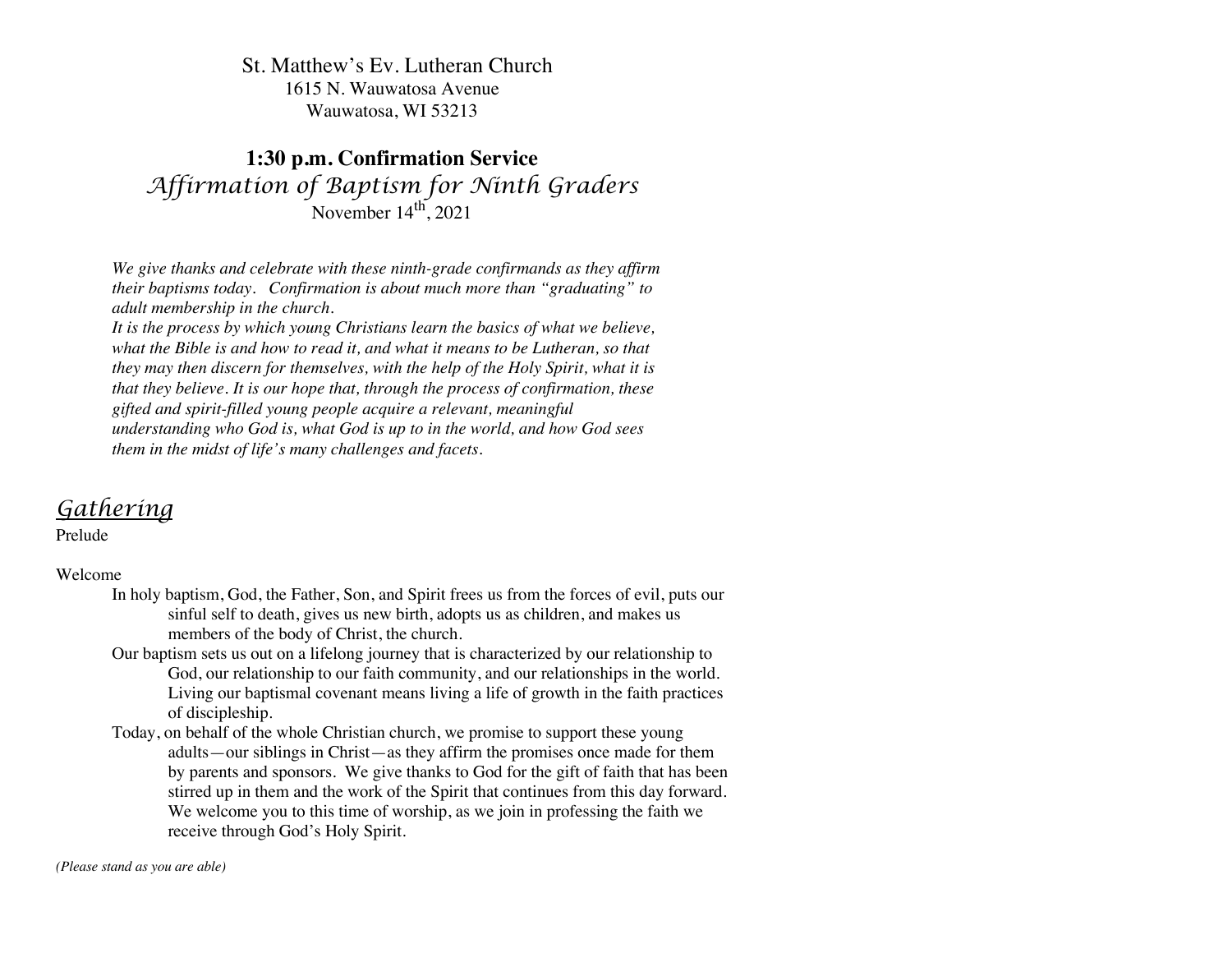

Text C.R. Symmank & Rev. Herman Stuempfle Copyright © GIA Publications, Inc Podcast/Streamed/Reprinted with permission under One License A-703603. All rights reserved. Music: John Hughes, 1873-1932, Tune: CWM Rhondda, 87 87 877.

Opening Confirmation Litany

Walking with Christ is a journey of faith.

### **We may not know where God is leading.**

We may not see a clear path in front of us.

**We may not understand our circumstances.**

We likely won't have answers to the "why" questions.

**We sometimes won't like what unfolds along the way.**

Hardship, suffering, illness and loss challenge us and require great trust.

**We won't always see God's hand or recognize God's voice.**

Walking with Christ is a journey of faith.

**Therefore, we choose to trust even in the midst of doubt or fear.**

We look for evidences of God's grace and mercy.

**We hope in the One whose faithfulness and love are never ending. Let us walk with Christ this day.**

2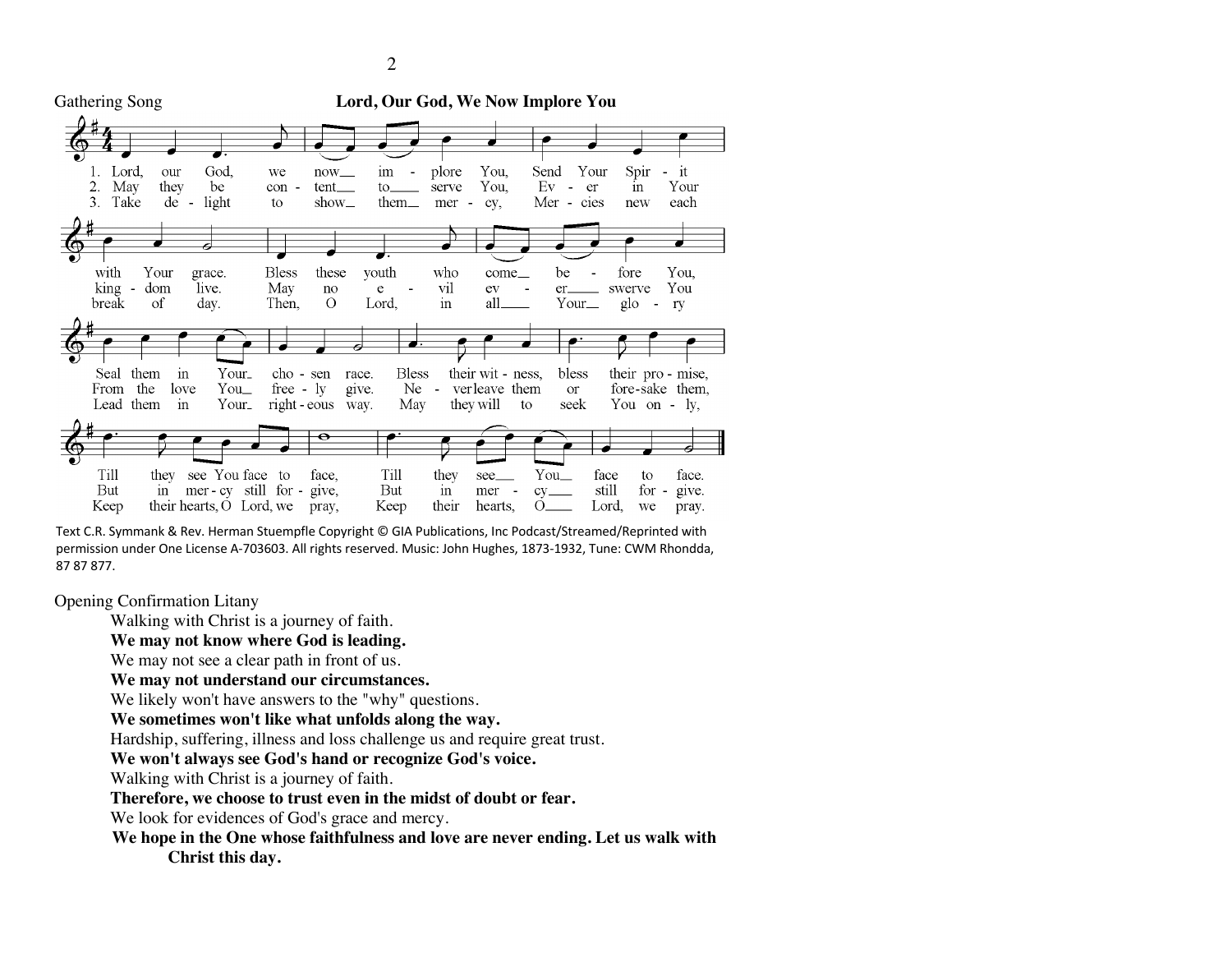Apostolic Greeting

The grace of our risen Savior, the love of God, and the communion of the Holy Spirit be with you all.

### **And also with you.**

### Prayer of the Day

Let us pray. Gracious God, as we gather this day to witness and celebrate the rite of confirmation, touch us all again with the grace of our baptism. Give us new lives for old, new spirits, new faith, and new commitment, in place of all that has grown tired and stale and dead in our lives. Strengthen us for our journeys, so that we may rise and go from here to meet whatever awaits us, in joy and trust. Renew in us a heart for Christ, dedication to the work of his church, and love for each other, all brothers and sisters in Christ.

**Amen.**

## *Word*

*(Please be seated)* First Reading 1 Kings 3:5-12

A reading from  $1<sup>st</sup>$  Kings, Chapter 3.

At Gibeon the Lord appeared to Solomon in a dream by night; and God said, "Ask what I should give you." And Solomon said, "You have shown great and steadfast love to your servant my father David, because he walked before you in faithfulness, in

righteousness, and in uprightness of heart toward you; and you have kept for him this great and steadfast love, and have given him a son to sit on his throne today.

- And now, O Lord my God, you have made your servant king in place of my father David, although I am only a little child; I do not know how to go out or come in. And your servant is in the midst of the people whom you have chosen, a great people, so numerous they cannot be numbered or counted. Give your servant therefore an understanding mind to govern your people, able to discern between good and evil; for who can govern this your great people?"
- It pleased the Lord that Solomon had asked this. God said to him, "Because you have asked this, and have not asked for yourself long life or riches, or for the life of your enemies, but have asked for yourself understanding to discern what is right, I now do according to your word.

Word of God, word of life. **Thanks be to God.**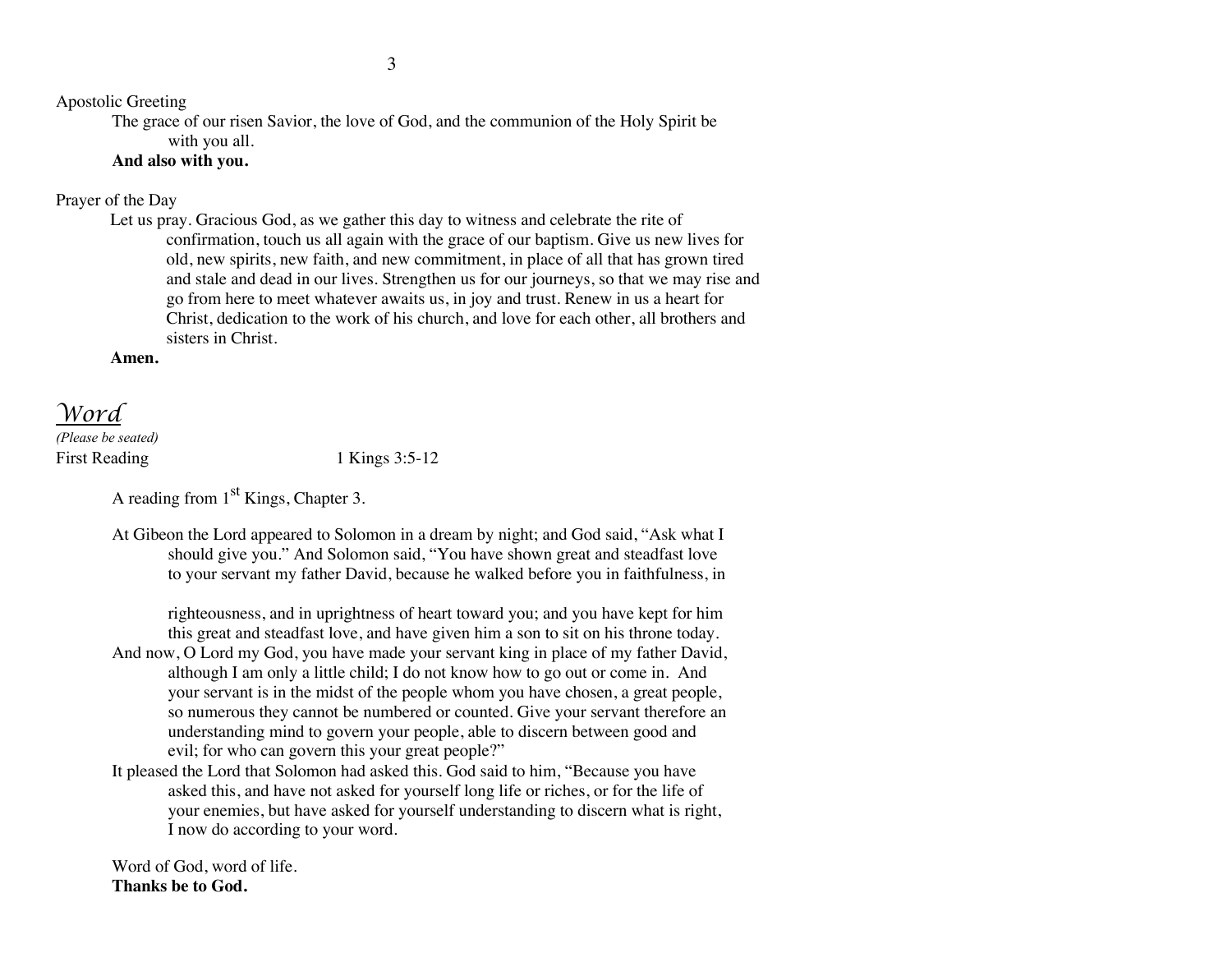Second Reading 1 Corinthians 13:9-13

A reading from 1<sup>st</sup> Corinthians, chapter 13.

For we know only in part, and we prophesy only in part; but when the complete comes, the partial will come to an end. When I was a child, I spoke like a child, I thought like a child, I reasoned like a child; when I became an adult, I put an end to childish ways. For now we see in a mirror, dimly, but then we will see face to face. Now I know only in part; then I will know fully, even as I have been fully known. And now faith, hope, and love abide, these three; and the greatest of these is love.

Word of God, word of life. **Thanks be to God.**



Text & Music: Handt Hanson, b. 1950. TuneL Good Soil, Irrg. Copyright © 1985 Prince of Peace Publ./Changing Church, Inc. Podcast/Streamed/Reprinted with permission under One License A-703603. All rights reserved.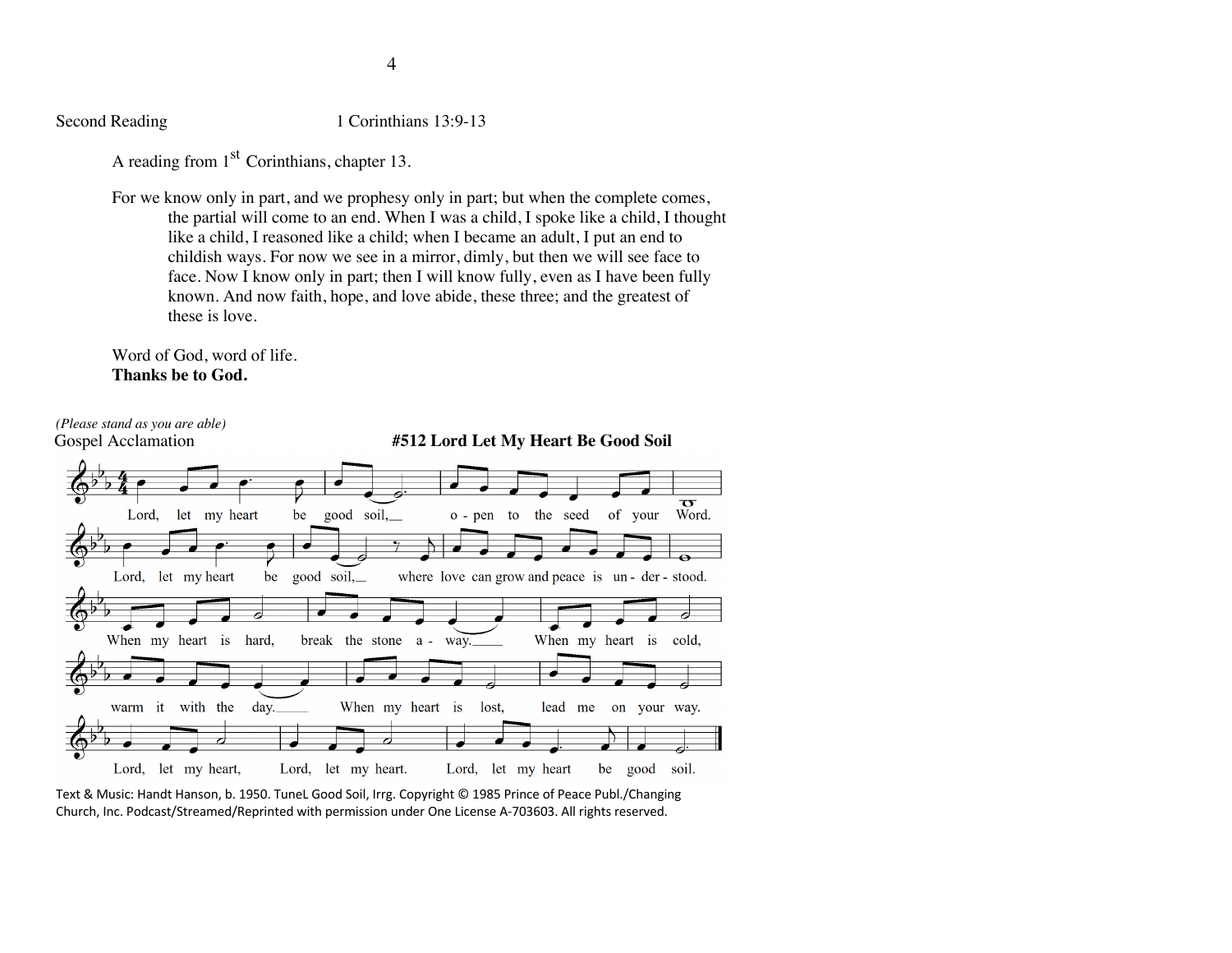Gospel Matthew 16:9-13

The holy gospel according to Matthew, the  $16<sup>th</sup>$  Chapter.

Now when Jesus came into the district of Caesarea Philippi, he asked his disciples, "Who do people say that the Son of Man is?" And they said, "Some say John the Baptist, but others Elijah, and still others Jeremiah or one of the prophets." He said to them, "But who do you say that I am?" Simon Peter answered, "You are the Messiah, the Son of the living God." And Jesus answered him, "Blessed are you, Simon son of Jonah! For flesh and blood has not revealed this to you, but my Father in heaven.

The Gospel of the Lord for you this day.

**Praise to you, O Christ.**

*(Please be seated)*

Gospel Message Pastor Karen Natterstad

*Affirmation of Baptism*

Reflections on the Class

Sharing of Faith Papers

Opening Statement

Siblings in Christ, from time to time we experience a new beginning in our faith journey, when the Holy Spirit breaks into our lives to inspire us, to lead us, and to deepen our commitment to Christ. Today, we praise the Lord for what has been happening in these young adult lives.

Presentation of the Class – Gretchen Haugse

Dear friends, we give thanks for the gift of baptism and for these people*,* one with us in the body of Christ, who are making public affirmation of *their* baptism.

*[I present \_\_\_\_\_\_\_ who desire to make public affirmation of their baptism.]*

Let us pray. Merciful God, we thank you for these sisters and brothers, whom you have made your own by water and the Word in baptism. You have called *them* to yourself, enlightened them with the gifts of your Spirit, and nourished them in the community of faith. Uphold your servants in the gifts and promises of baptism, and unite the hearts of all whom you have brought to new birth. We ask this in the name of Christ.

**Amen.**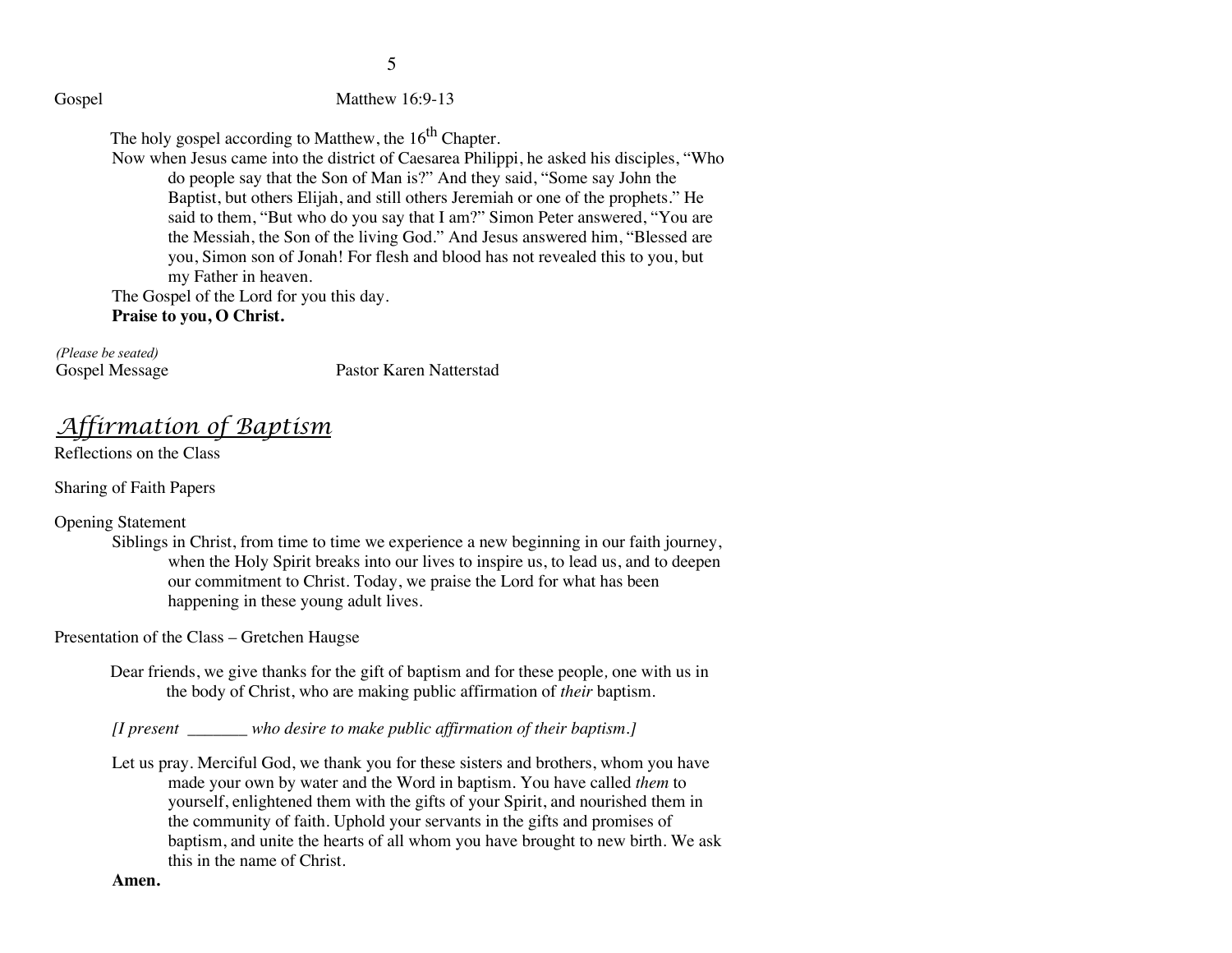*(Please stand as you are able)* Profession of Faith

> I ask you to profess your faith in Christ Jesus, reject sin, and confess the faith of the church.

Do you renounce the devil and all the forces that defy God, the powers of this world that rebel against God, and the ways of sin that draw you from God?

**I renounce them.**

Do you believe in God the Father? **I believe in God, the Father almighty, creator of heaven and earth.**

Do you believe in Jesus Christ, the Son of God?

**I believe in Jesus Christ, God's only Son, our Lord, who was conceived by the Holy Spirit, born of the virgin Mary, suffered under Pontius Pilate, was crucified, died, and was buried; he descended to the dead. On the third day he rose again; he ascended into heaven, he is seated at the right hand of the Father, and he will come to judge the living and the dead.**

Do you believe in God the Holy Spirit?

**I believe in the Holy Spirit, the holy catholic church, the communion of saints, the forgiveness of sins, the resurrection of the body, and the life everlasting.**

Affirmation in the Presence of the Assembly

You have made public profession of your faith. Do you intend to continue in the covenant

God made with you in holy baptism:

to live among God's faithful people,

to hear the word of God and share in the Lord's supper,

to proclaim the good news of God in Christ through word and deed,

to serve all people, following the example of Jesus,

and to strive for justice and peace in all the earth?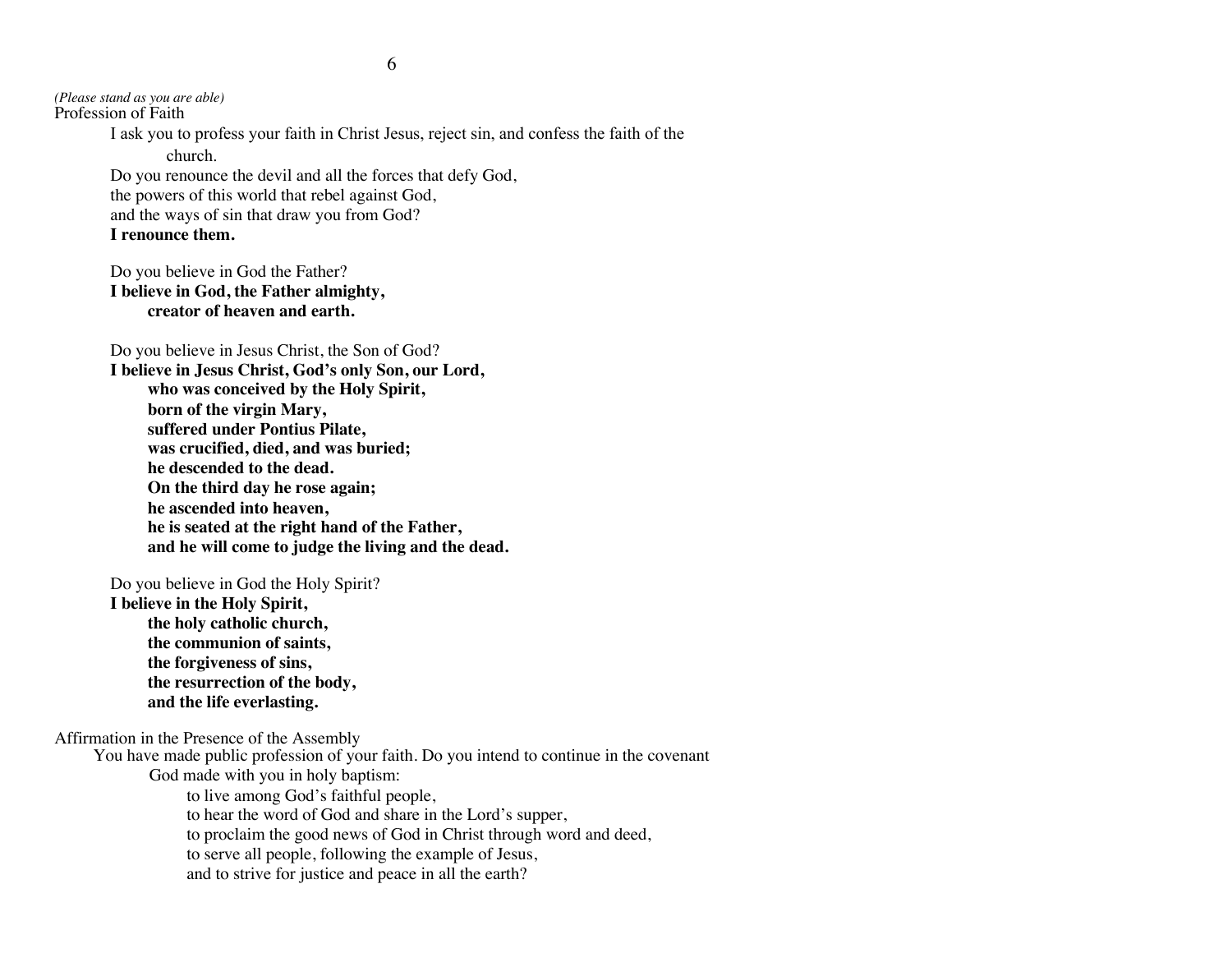#### **I do, and I ask God to help and guide me.**

People of God, do you promise to support these sisters and brothers and pray for them in their life in Christ?

#### **We do, and we ask God to help and guide us.**

#### *(Please be seated)*

Let us pray. We give you thanks, O God, that through water and the Holy Spirit you give us new birth, cleanse us from sin, and raise us to eternal life.

### Congregational Blessing

Let us rejoice with these sisters and brothers in Christ.

### **We rejoice with you in the life of baptism. Together we will give thanks and praise to God and proclaim the good news to all the world.**

#### *(Please stand as you are able)*

Prayers of Intercession

Confident in God's steadfast love through Jesus Christ and guided by the Holy Spirit, let us pray for the church, the world, and all people according to their needs..

…Lord in your mercy. **Hear our prayer.**

Teach us to pray, O God, and grant to all for whom we pray the good gifts that you have promised, through Jesus Christ our Lord.

#### **Amen.**

Sharing the Peace of Christ

Just as the body is one and has many members, and all the members of the body, though many, are one body, so it is with Christ. For in the one Spirit we were all baptized into one body—Jews or Greeks, slaves or free—and we were all made to drink of one Spirit. **Now we are the body of Christ and individually members of it.**

The peace of the Lord be with you this day.

**And also with you.**

*<sup>[</sup>Stir up in name the gift of your Holy Spirit: the spirit of wisdom and understanding, the spirit of counsel and might, the spirit of knowledge and the fear of the Lord, the spirit of joy in your presence, both now and forever.* **Amen.**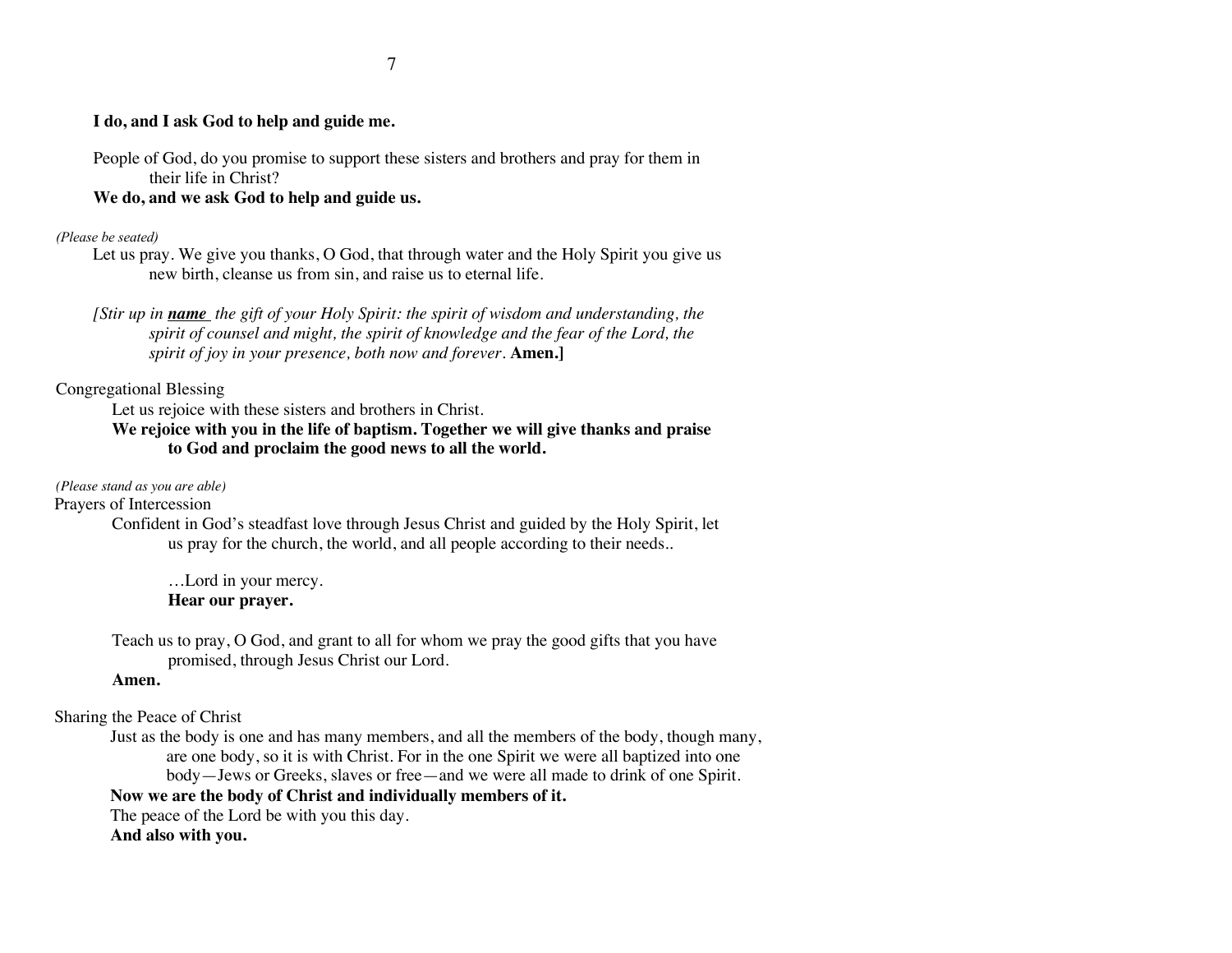# *Thanksgiving*

*(Please be seated)*

#### Offering Hymn **#798 Will You Come and Follow Me**

*(Please stand as you are able)* Offertory Prayer

> God has shown us the meaning of generosity in the beautiful diversity of creation, in the overflowing love of Jesus Christ, in the never-ending gift of the Holy Spirit. God has abundantly blessed us and called us to be a community that honors each other, to serve others with joy, to share our love and material possessions. Let us rejoice in what we have been given and in what is ours to give.

#### **Amen.**

#### Lord's Prayer

Gathered into one by the Holy Spirit, let us pray as Jesus taught us.

**Our Father in heaven,**

**hallowed be your name, your kingdom come, your will be done, on earth as in heaven. Give us today our daily bread. Forgive us our sins as we forgive those who sin against us. Save us from the time of trial and deliver us from evil. For the kingdom, the power, and the glory are yours, now and forever. Amen.**

## *Sending*

Sending Prayer

Members of the family of God, I commend these persons to your love and care. Do all in your power to increase their faith, confirm their hope, and perfect them in love.

**We give thanks for all that God has already given you and we welcome you into Christ's family as you were once welcomed through the waters of Baptism. As members together with you in the body of Christ and in this congregation, we renew our covenant to faithfully participate in the ministries of the Church by our prayers, our presence, our gifts, our service, and our witness that in everything God may be glorified through Jesus Christ.**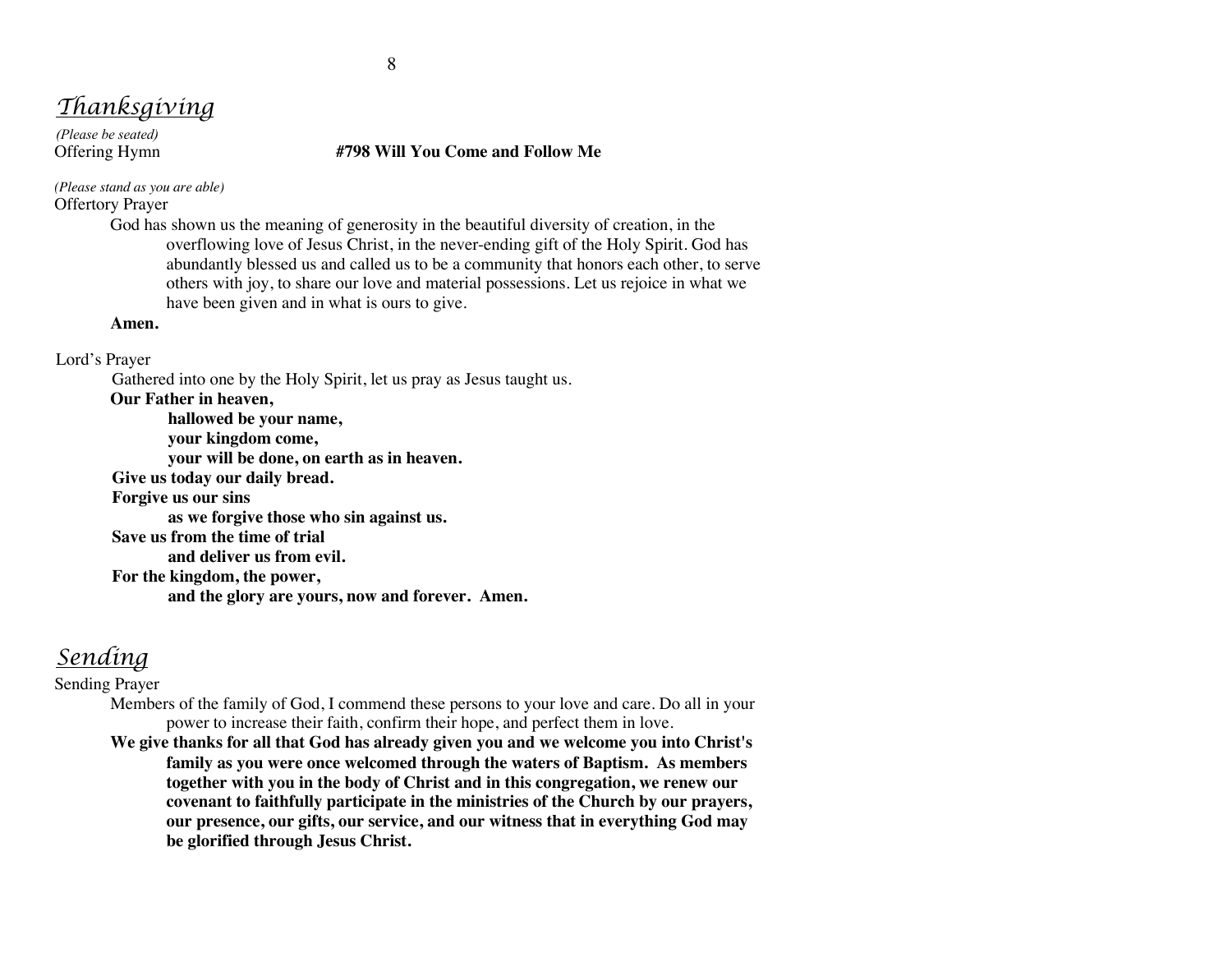The God of all grace, who has called us to eternal glory in Christ, establish you and strengthen you by the power of the Holy Spirit, that you may live in grace and peace. Lead a life worthy of the calling to which you have been called, with humility and gentleness, with patience, bearing with one another in love, making every effort to maintain the unity of the Spirit in the bond of peace.

### *Confirmands: The Holy Spirit sends us out in ministry to proclaim the good news to the poor, righteousness to the nations, and peace among all people. The Spirit is our source of life. We go now, renewed with God's spirit.*

#### Benediction

You, Child of a most loving and merciful God, have been blessed by the Baptismal Font, this community, the bread and wine, the Holy Scriptures, and the Grace of our Lord, Jesus Christ. May the love you have heard about, participated in, and been freely given, shine in you and from you into the world. Go forth in peace, all my brothers and sisters. Go forth in peace to spread the Gospel message. **Amen.**

*The students each light a candle, signifying their baptismal candle and the Holy Spirit's presence as they go forth from the sanctuary and into the world with God's blessing.*